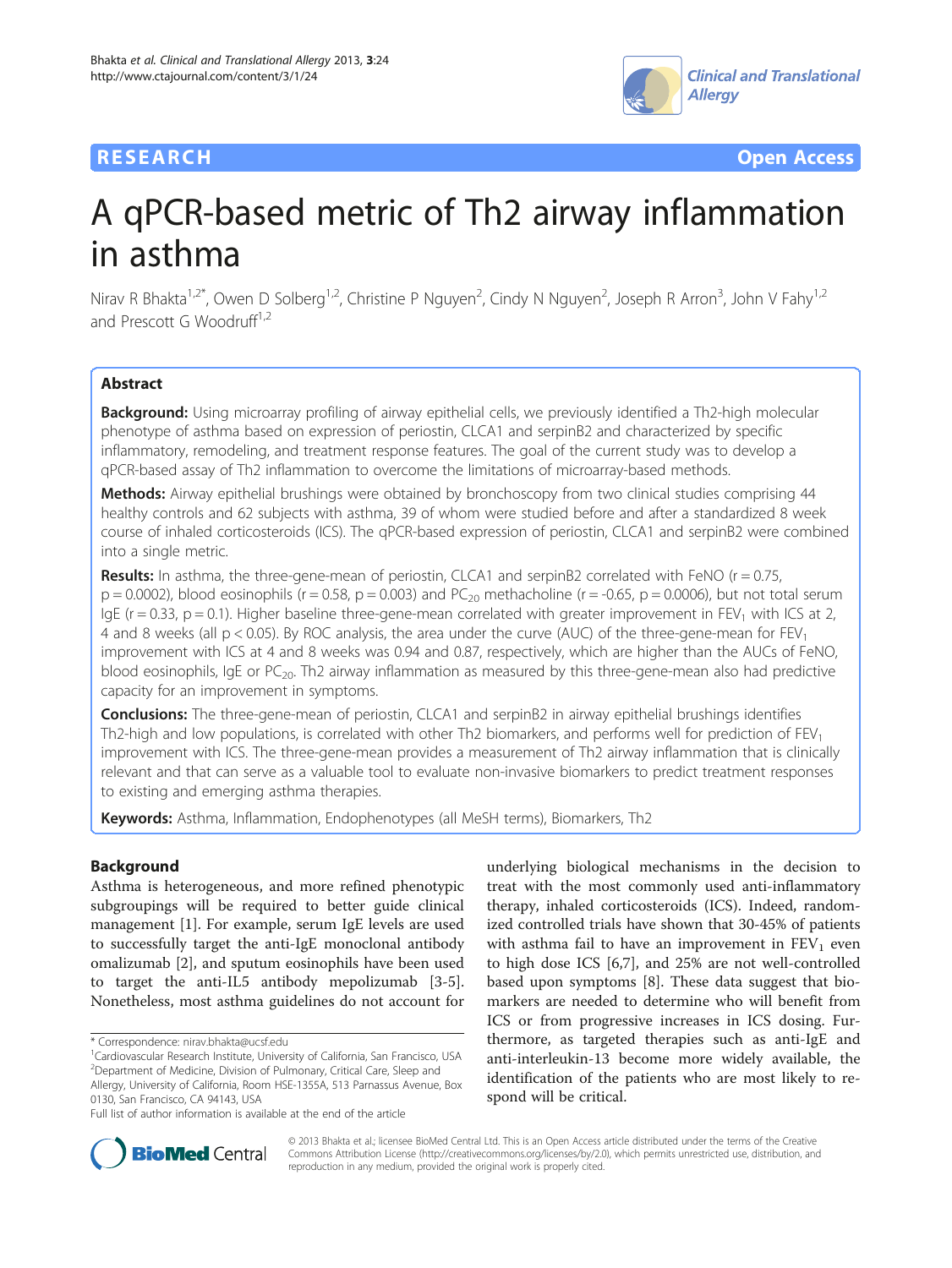<span id="page-1-0"></span>Our group has previously identified airway epithelial gene expression markers of a Th2-high molecular phenotype of asthma [[9\]](#page-8-0). In a clinical trial of ICS, only this Th2-high subgroup had the expected increase in  $FEV<sub>1</sub>$ . However, one practical limitation is that Th2 status was established through unsupervised hierarchical clustering of microarray data [[9\]](#page-8-0). Disadvantages inherent to clustering of microarray data include instability in phenotype assignment, cost, inefficient use of RNA, and only a dichotomous high vs low output. These limitations have been partially addressed by the development of a quantitative gene expression signature from airway biopsies, but this metric still was constrained by the use of microarray data [[10\]](#page-8-0). Another limitation of our prior work is that we did not concurrently measure the fraction of exhaled nitric oxide (FeNO), an alternative biomarker of Th2 inflammation. Our overarching goal in the current study was to develop a continuous metric of Th2 inflammation based on qPCR that avoids the limitations of array- and cluster-based phenotyping and that can be used to standardize the measurement of Th2 inflammation across bronchoscopy-based asthma studies. Our specific goals were to determine the relationship between our qPCR-based Th2 metric and other accepted markers of Th2 inflammation including FeNO, and ascertain how well this metric predicts lung function and symptom response to ICS when compared to other candidate biomarkers.

## Methods

## Research participants

We studied two cohorts that were recruited sequentially at UCSF. Our primary analyses were performed on the more recent cohort (hereafter referred to as the primary cohort) which has not previously been studied by mRNA microarray or qPCR for Th2 phenotyping (miRNA data are published elsewhere [\[11\]](#page-8-0)). Additional analyses were performed in a secondary cohort in which we have previously performed microarray-based Th2-phenotyping [[9\]](#page-8-0). See Additional file [1:](#page-7-0) Figure S1 for additional details on these cohorts. The primary cohort comprised adults aged 18-70 years recruited via community-based advertising into two groups: 1) 22 healthy controls and 2) 32 subjects with mild-to-moderate asthma not on ICS. Healthy controls had no history of asthma or allergic rhinitis. Subjects with asthma had a participant-reported history of asthma. Subjects with asthma were also required to not have used inhaled or oral steroids for at least 6 weeks prior to enrollment, to have airway hyper-responsiveness (AHR) to methacholine ( $PC_{20}$  to methacholine  $\langle 5.80 \text{ mg/mL} \rangle$ , and at least one of the following: asthma symptoms on at least two days per week, beta agonist use on at least two days per week, or  $FEV<sub>1</sub> < 85%$  of predicted. All participants were nonsmokers defined as never smoker or former smokers with no smoking for at least 1 year *and* total pack-years  $\langle 15 \rangle$ Additional exclusion criteria were pregnancy, upper respiratory tract infection in the 4 weeks prior to enrollment, and the use of certain other medications [[11](#page-8-0)].

### Brief description of the secondary cohort

In this report, the secondary cohort contributes 25 healthy controls and 38 subjects with mild asthma pre-ICS, of which 18 received 8 weeks of ICS. The research protocol is similar to that for the primary cohort [\[9](#page-8-0)], with the following relevant differences: 1) FeNO and symptoms were not measured; 2) ICS treatment was with fluticasone 500 μg inhaled twice daily; 3) a second bronchoscopy was performed at the end of 1 week after the initiation of ICS, rather than at the end of 8 weeks as in the primary cohort.

### Research protocol in the primary cohort

Baseline characterization included detailed medical history and examination, spirometry,  $PC_{20}$  to methacholine (highest concentration used: 10 mg/ml), measurement of FeNO (NIOX MINO, Aerocrine), complete blood count and differential and measurement of serum total IgE. On the second study visit (1-2 weeks following the baseline visit) subjects underwent bronchoscopy and subjects with asthma were then treated with inhaled budesonide 180 μg twice daily for 8 weeks; subjects maintained diaries of symptoms (shortness of breath, chest tightness, wheeze, cough, or sputum) and returned for spirometry at 2, 4 and 8 weeks. At 8 weeks, subjects underwent repeat bronchoscopy and blood draw for IgE and eosinophil measurements. All clinical studies were approved by the University of California at San Francisco Committee on Human Research, written informed consent was obtained from all subjects, and all studies were performed in accordance with the principles expressed in the Declaration of Helsinki. The study was registered at Clinicaltrials.gov (NCT00595153).

## PCR

RNA extraction and two-step, nested-primer qPCR was performed as previously described [[12](#page-8-0)]. Epithelial brushings obtained during research bronchoscopy were stored in RLT, with subsequent RNA extraction using columnbased purification (Rneasy Micro, Qiagen). RNA quantity was determined by a Nanodrop spectrophotometer (Thermo). RNA quality was assessed on an Agilent Bioanalyzer. 20 ng of RNA was reverse transcribed with random hexamer primers (Superscript/VILO, Invitrogen), and then amplified in multiplex for POSTN, CLCA1, SERPINB2, and endogenous control genes (EEF1A1, PPIA, RPL13A, DNAJA1, and ACTB in the primary cohort; EEF1A1, PPIA, RPL13A in the secondary cohort)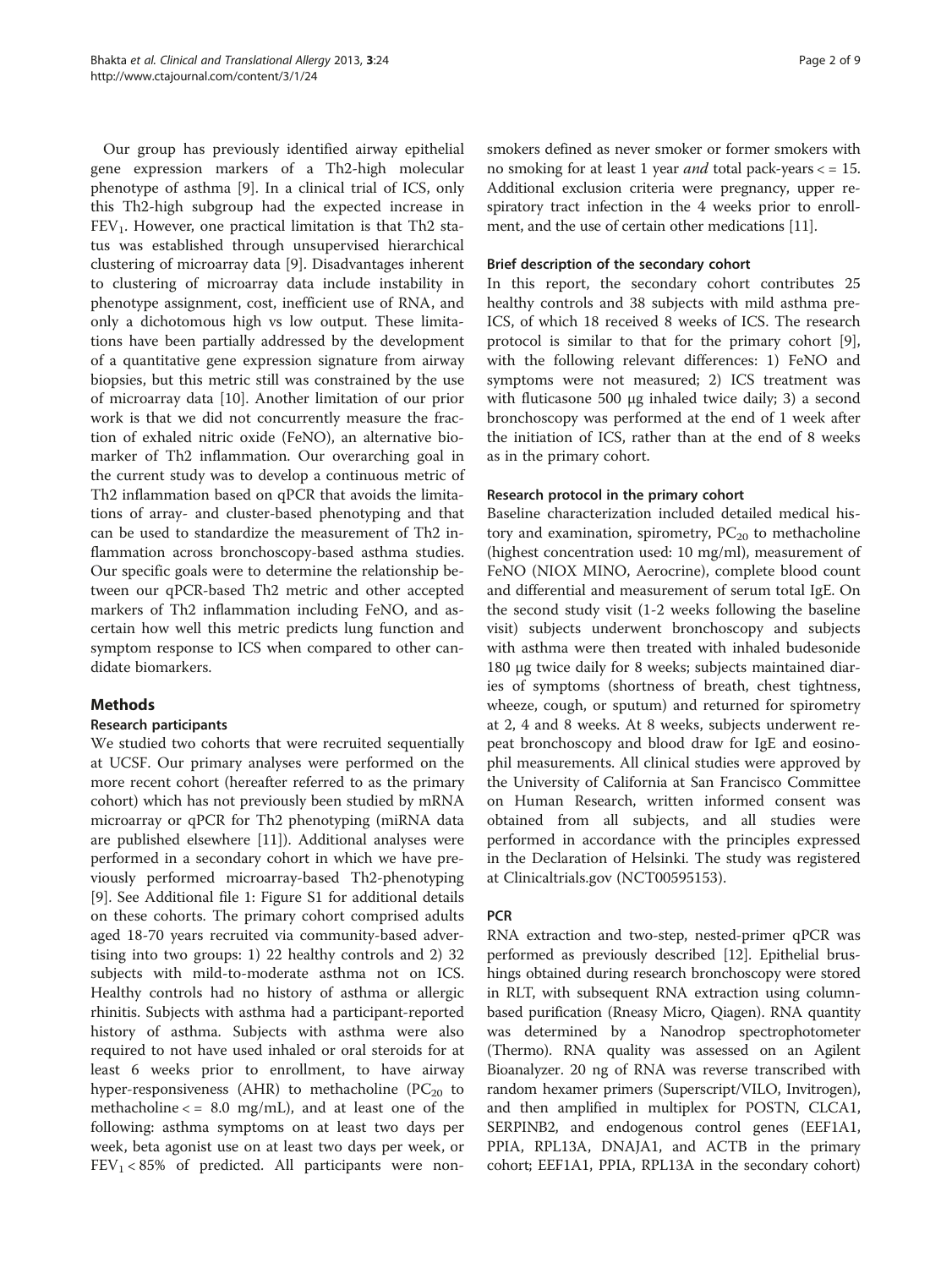with custom primers (Biosearch Technologies; Additional file [1:](#page-7-0) Table S1) and the Advantage polymerase and reaction mix (Clontech). The resulting amplified cDNA underwent uniplex qPCR with custom primers and Taqman-based probes (Biosearch Technologies; Additional file [1:](#page-7-0) Table S1), with samples run across separate batches (on a 7900 or Viia 7 from ABI). Potential batch effects were corrected by adjusting cycle threshold (Ct) values on a per-gene basis using samples that were replicated across all three batches, using methods described previously [[13](#page-8-0)]. For each gene, log<sub>2</sub>-transformed, normalized, relative expression values were generated by subtracting the Ct value for a particular sample from the mean Ct of the control genes (only EEF1A1, PPIA, RPL13A were used for comparability of qPCR data between the primary and secondary cohorts) for that sample. This approach assumes equal PCR efficiency for all genes of 100%, and produces a result that is mathematically equivalent to normalization of expression values by the geometric mean expression of the control genes [\[14](#page-8-0)]. Relative, normalized, transcript quantities were  $log_2$ -transformed and then centered and scaled. The Th2 metric is the mean of the centered and scaled values for periostin, serpinB2, and CLCA1 and is labeled the "three-gene-mean".

#### Statistical methods

Statistical analyses were performed in R version 2.15.1 [[15\]](#page-8-0). Correlations used Pearson's sample correlation

coefficient. Univariate tests used a Welch's t test (for unequal variances) unless otherwise noted. Total serum IgE, blood eosinophil concentrations, FeNO, and  $PC_{20}$ to methacholine were log-transformed prior to analysis. ROC curves were computed using the  $pROC$  package [[16\]](#page-8-0). All plots were created with the *ggplot2* package [[17\]](#page-8-0).  $p < 0.05$  was taken as statistically significant, without corrections for multiple testing.

## Results

#### Study subjects in the primary cohort

Of 22 eligible healthy controls and 32 eligible subjects with asthma, 20 and 26, respectively, underwent bronchoscopy; 23 subjects with asthma underwent repeat bronchoscopy at the end of 8 weeks. Data in this report are from the 19 healthy controls, 24 subjects with asthma pre-ICS, and 21 subjects post-ICS from whom epithelial brushings and qPCR data were obtained (Table 1).  $FEV_1$  and the ratio of  $FEV_1$  to  $FVC$  were lower in subjects with asthma compared to healthy controls but both groups had  $FEV_1 > 80\%$  predicted (Table 1). Subjects with asthma had increases in multiple markers of inflammation and atopy: FeNO, total serum IgE, and blood eosinophils.

qPCR assay to determine the degree of Th2 inflammation In our prior study, Th2-high vs low phenotype was assigned through hierarchical clustering which separated

|                                                          | <b>Healthy controls</b>   | <b>Asthmatics</b>      | p value  |
|----------------------------------------------------------|---------------------------|------------------------|----------|
| Sample size of qPCR data                                 | 24<br>19                  |                        |          |
| Age, years                                               | $34 \pm 9$                | $33 \pm 12$            | 0.71     |
| BMI                                                      | $26 \pm 4$                | $28 \pm 5$             | 0.20     |
| Gender (%F)                                              | 42                        | 50                     | 0.84     |
| Ethnicity*                                               |                           |                        |          |
| White                                                    | 10                        | 10                     |          |
| African-American                                         | 2<br>1                    |                        |          |
| Hispanic                                                 | 3                         | 6                      |          |
| Asian/Pacific Islander                                   | 5<br>$\overline{4}$       |                        |          |
| Native American                                          | 1                         |                        |          |
| FEV <sub>1</sub> , % predicted                           | $99 \pm 13$               | $84 \pm 13$            |          |
| $\Delta$ FEV <sub>1</sub> with albuterol (% of baseline) | $5.0 \pm .4.5$            | $14.4 \pm 9.5$         | 0.0001   |
| FEV <sub>1</sub> /FVC                                    | $0.78 \pm 0.066$          | $0.73 \pm 0.074$       | 0.02     |
| Methacholine $PC_{20}$ (mg/ml)                           | $> 10 (n = 18)$           | $0.57(0.07-4.40)$      | < 0.0001 |
| IgE, IU/ml                                               | 20 $(4-357)$ , $(n = 18)$ | 232 (2-6556)           | < 0.0001 |
| Blood eosinophils, $\times 10^9$ /L                      | $0.11(0.04 - 0.30)$       | $0.33$ $(0.05 - 0.75)$ | < 0.0001 |
| FeNO                                                     | $16(9-49)$                | 62 (9-144), $(n = 18)$ | 0.0004   |

Values reported as mean ± standard deviation, or median (range). All data are from the baseline visit except spirometry, which are reported from visit 2

(immediately before initiation of ICS). p- values are based on t-test or chi-square test for proportions unless otherwise noted.

\* In cases of multiple ethnicities, the lowest-numbered ethnicity from this list is reported: 1. Hispanic, 2. Black, 3. Pacific Islander, 4. Native American, 5. Asian, 6. White.

#### Table 1 Baseline subject characteristics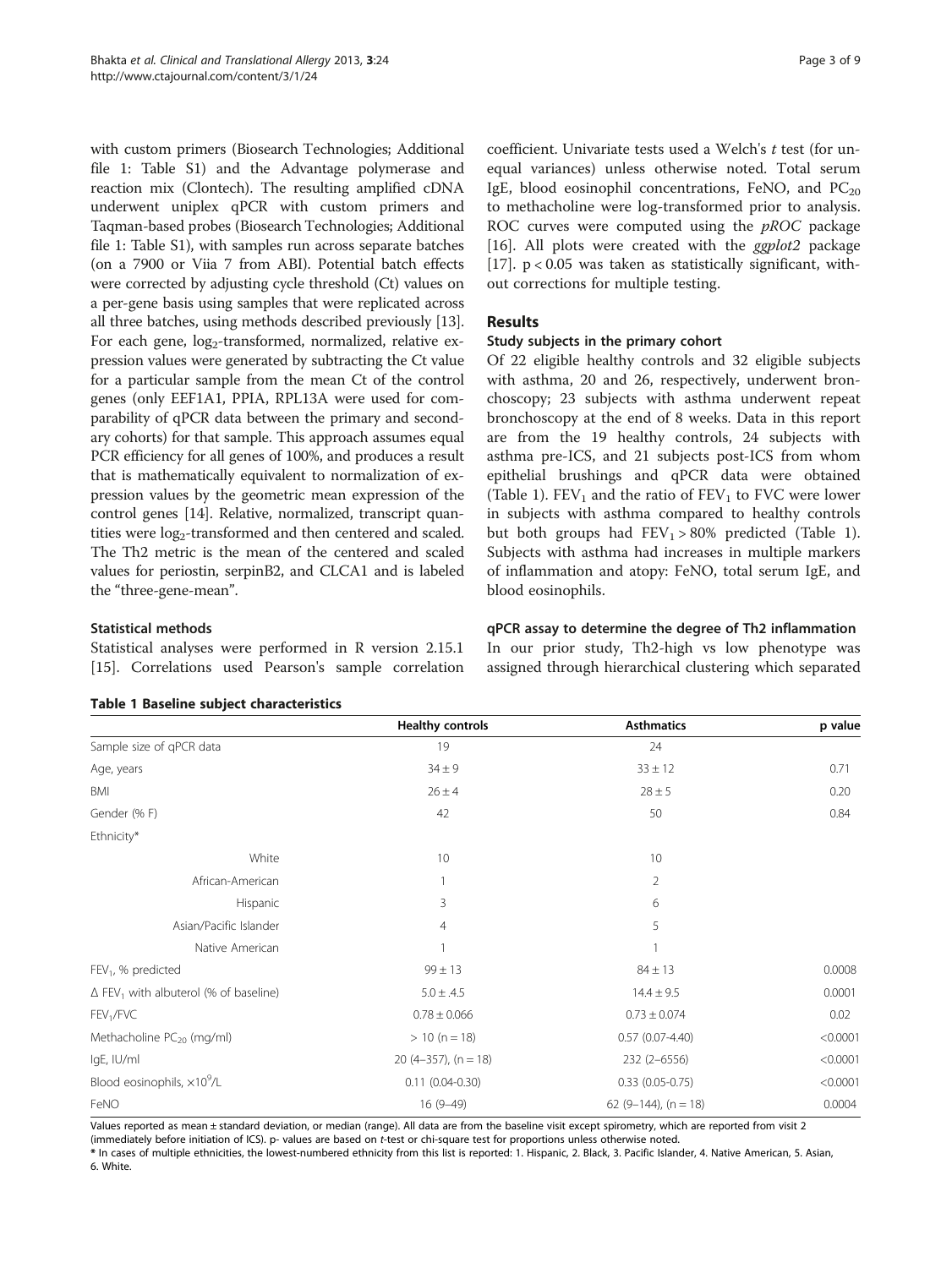<span id="page-3-0"></span>groups on the basis of the microarray expression of three epithelial-derived markers of Th2-driven inflammation: CLCA1, periostin, and serpinB2 [[9\]](#page-8-0). In the current study, we developed a PCR-based assay for the same three genes in epithelial brushings. The expression levels of these three genes were intercorrelated across healthy subjects and subjects with asthma (Additional file [1](#page-7-0): Figure S2). Given our aim to create an accurate measure of the degree of Th2-driven inflammation present in the airway, this intercorrelation suggested that the effect of variation in individual genes (e.g. changes not in response to Th2 cytokines) would be mitigated by combining their expression values into a single metric. Thus, the expression values for these three genes were averaged into a single quantitative metric we call the "three-gene-mean", as described in the [Methods.](#page-1-0) The distribution of the three-gene-mean for subjects with asthma not on ICS across both primary and secondary cohorts has two peaks suggesting a natural separation between subjects with low and high levels of Th2 inflammation (Figure 1); nonetheless, it is clear there are a considerable number of subjects with asthma with intermediate levels of Th2 inflammation as well. The peak corresponding to lower values is slightly shifted to the right of the healthy distribution, indicating that as a group, even asthmatic airways with low Th2 inflammation have more Th2 activity than healthy airways. In subjects with asthma on ICS, there is an incomplete



of three-gene-mean values across both the primary study ( $n = 19$ healthy controls, 24 subjects with asthma not on ICS, and 21 subjects with asthma subsequently treated with ICS—budesonide 180 μg twice daily for 8 weeks) and secondary study ( $n = 25$  healthy controls, 38 subjects with asthma not on ICS, and 18 subjects with asthma subsequently treated with ICS—fluticasone 500 μg twice daily for 8 weeks).

reduction of Th2 airway inflammation towards healthy values as measured by this metric (Figure 1).

## Relationship of three-gene-mean to FeNO and other Th2 markers

The three-gene-mean correlates extremely well with FeNO both in the absence of ICS  $(r = 0.75, p = 0.0002)$ , and in the presence of ICS  $(r = 0.53, p = 0.024)$ (Figure [2A](#page-4-0)). The three-gene-mean is also significantly correlated with blood eosinophils in subjects with asthma not using ICS  $(r = 0.58, p = 0.003)$  but this relationship is not significant in subjects on ICS  $(r = 0.40,$  $p = 0.07$ ) (Figure [2](#page-4-0)B). Whether on or off ICS, the relationship between Th2 airway inflammation and total serum IgE was not significant  $(r = 0.33, p = 0.1$  off ICS;  $r = 0.42$ ,  $p = 0.07$  on ICS; Figure [2C](#page-4-0)).

## Relationship of three-gene-mean to airway hyperresponsiveness

We found a highly significant correlation between the three-gene-mean and  $PC_{20}$  methacholine measured at baseline off ICS, with 43% of the variance in  $PC_{20}$ explained by the degree of Th2 inflammation  $(r = -0.65,$ p = 0.0006; Figure [2D](#page-4-0)). This suggests that in people with asthma, the degree of Th2 inflammation is a significant determinant of AHR, the functional abnormality of airway smooth muscle which is characteristic of asthma.

## Relationship of three-gene-mean to lung function improvement with ICS

Higher baseline three-gene-mean was associated with greater improvement in lung function with ICS treatment at 2 weeks ( $r = 0.68$ ,  $p = 0.0004$ ), 4 weeks ( $r = 0.79$ ,  $p = 7 \times 10^{-6}$  and 8 weeks (r = 0.47, p = 0.03) (Figure [3](#page-4-0)A). In further analyses, we dichotomized Th2 status at 2 standard deviations above the mean of the healthy distribution for three-gene-mean (Th2-high defined as  $> 0.1$ ). The mean percent change in  $FEV<sub>1</sub>$  from baseline was significantly higher in Th2-high compared to Th2-low asthma at 2 weeks (difference of 9%,  $p = 0.004$ ), 4 weeks (difference of  $12\%$ ,  $p = 0.0002$ ) and 8 weeks (difference of 8%, p = 0.038) (Figure [3B](#page-4-0); individual subject responses in Additional file [1](#page-7-0): Figure S3). As an alternative approach, we dichotomized based upon the natural separation in the three-gene-mean suggested by Figure 1 (Th2-high defined as baseline three-gene-mean > 0.5). With this alternate threshold, the mean change in  $FEV<sub>1</sub>$ was significantly higher in Th2-high asthma subjects at 2 weeks (difference of 10%,  $p = 0.006$ ) and 4 weeks (difference of 13%,  $p = 0.0001$ ), with a similar trend at 8 weeks (difference of 8%,  $p = 0.055$ ).

To evaluate the sensitivity and specificity of the threegene-mean for prediction of ICS response, we performed an ROC analysis. We defined a positive  $FEV<sub>1</sub>$  response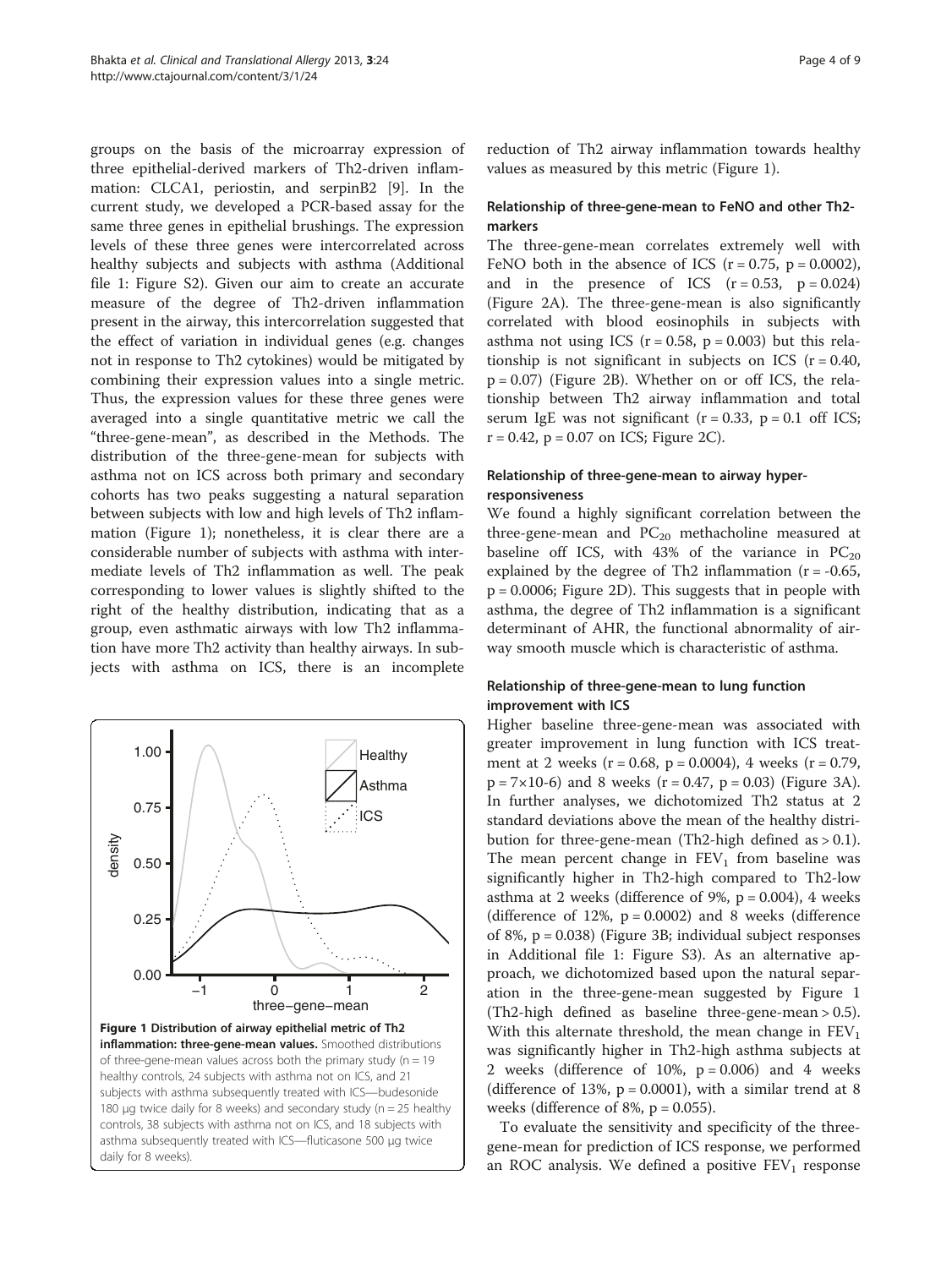<span id="page-4-0"></span>

as an increase of ≥12% and ≥200 ml, paralleling ATS recommendations [[18](#page-8-0)]. Six out of 22 asthma subjects had a positive response to ICS at 8 weeks (7 out of 23 at 4 weeks). The area under the curve (AUC) of baseline three-gene-mean for prediction of  $FEV<sub>1</sub>$  response was 0.87 at 8 weeks (Figure [4A](#page-5-0)) and 0.94 at 4 weeks (Additional file [1:](#page-7-0) Figure S4A). Validation in the secondary cohort (4 responders out of 15 subjects at 8 weeks) confirmed a high AUC for three-gene-mean with a value of 0.91 at 8 weeks (Figure [4](#page-5-0)B) and 0.77 at 4 weeks (Additional file [1:](#page-7-0) Figure S4B). Table [2](#page-5-0) summarizes the quantitative performance of the three-gene-mean by ROC analysis.

Given our aim to create a gold-standard of Th2 airway inflammation with the three-gene-mean, we next compared this metric's performance to that of classical markers of allergic inflammation and AHR, which as shown above and summarized in Additional file [1:](#page-7-0) Table S2, were well correlated with the three-gene-mean with the exception of total serum IgE. Although our datasets are underpowered to perform a multivariate comparison as with logistic regression, we found it informative to



Figure 3 Relationship between FEV<sub>1</sub> changes in response to ICS and baseline Th2 airway inflammation in asthma. Percent change in pre-bronchodilator FEV<sub>1</sub> is relative to week 0 (baseline). A. Percent change in FEV<sub>1</sub> at 2 (gray solid circles), 4 (black solid circles) and 8 (open circles) weeks, versus Th2 airway inflammation measured by the three-gene-mean at baseline, and associated least-squares linear regression lines. B. Mean percent change in FEV<sub>1</sub> stratified by a dichotomous Th2 grouping, with Th2-high defined as a three-gene-mean greater than a value of 0.1, as suggested by the midline between the peaks for subjects with asthma not on ICS in Figure [1.](#page-3-0) Dotted and solid lines represent Th2-low and Th2-high subjects respectively. Error bars are standard error of the mean. \* statistically significant (see text).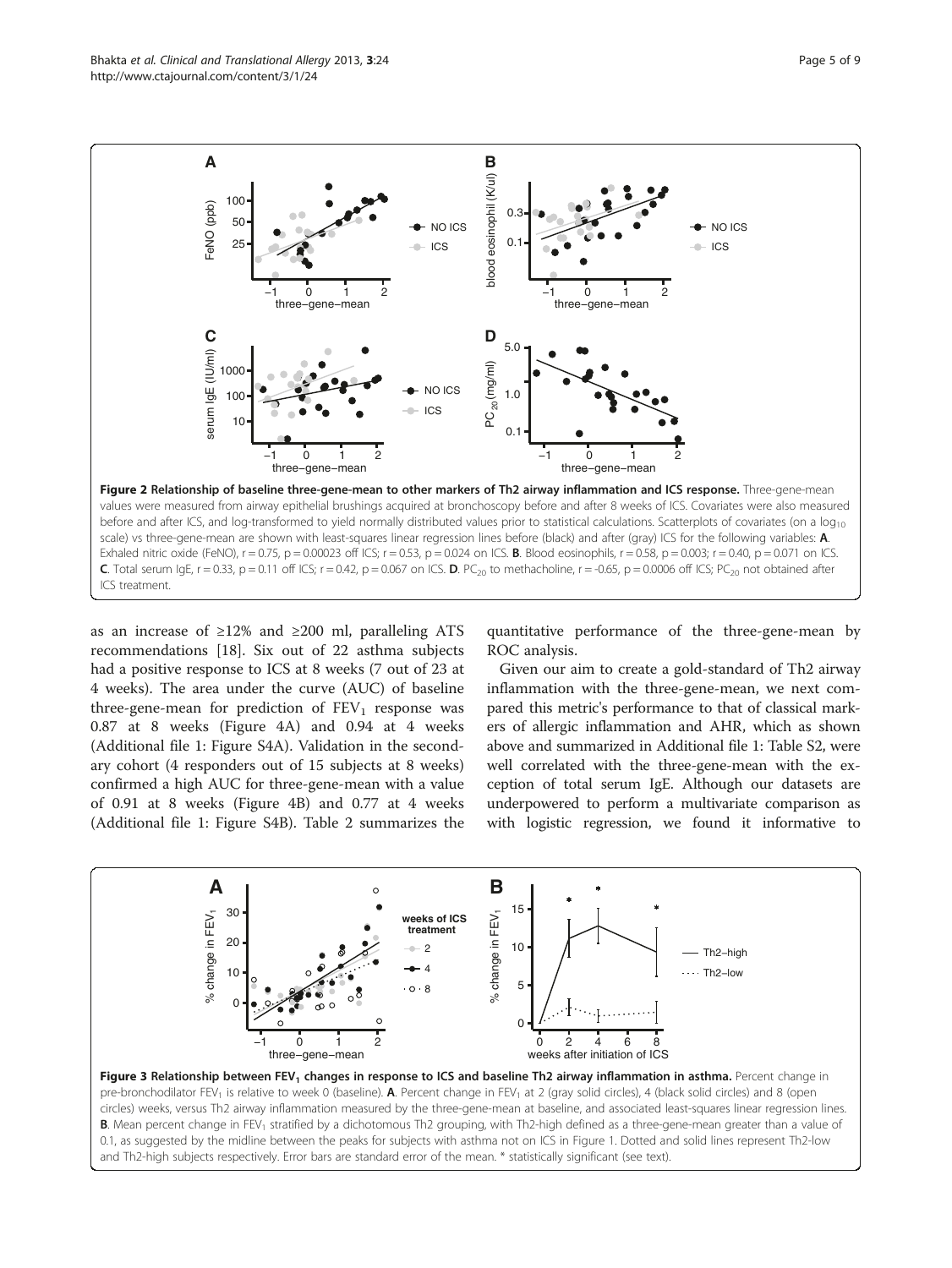<span id="page-5-0"></span>

compare performance with ROC analysis. The AUC for three-gene-mean at 8 weeks was greater than the AUC for FeNO, blood eosinophils and IgE (Figure 4A). In addition, although AHR is not considered a Th2-specific characteristic per se, measurement of AHR by methacholine challenge has been shown to be a valuable guide in adjustment of ICS dosing as compared to a standard guideline-based algorithm in a prior study [[19](#page-8-0)]. We found that the AUC for prediction of ICS-response was better for the three-gene-mean than for  $PC_{20}$  methacholine (Figure 4A). Validation in the secondary cohort (4 responders out of 15 subjects at 8 weeks) showed that the three-gene-mean again had a higher AUC compared to other potential biomarkers of ICS response (Figure 4B at 8 weeks; Additional file [1](#page-7-0): Figure S4B at 4 weeks).

Finally, whereas an individual gene component may have a higher AUC than the three-gene-mean in some instances, the three-gene-mean has more consistent performance across the datasets (Additional file [1](#page-7-0): Table S3). This consistency in the three-gene-mean led us to examine whether the mean of the three markers with which it was best correlated with—blood eosinophils, FeNO, and  $PC_{20}$ -may also perform well in predicting ICS response. The results in Additional file [1](#page-7-0): Table S3 show AUC's for this combined non-invasive metric that are comparable to, albeit lower than those for the threegene-mean.

#### Th2 inflammation and symptom improvement with ICS

Using a baseline three-gene-mean cutoff value of 0.1, subjects with Th2-low asthma did not have significantly different baseline percentage of days with symptoms (defined as any shortness of breath, chest tightness, wheeze, cough, or sputum) compared to those with Th2-high asthma (82% for Th2-high, 78% for Th2-low,  $p = 0.7$ ). However, subjects with Th2-high asthma did have a significantly greater improvement in the percentage of days with symptoms compared to Th2-low asthma subjects after 4 weeks of ICS (mean absolute decrease of 42% vs 10%,  $p = 0.03$ ), and a trend at 8 weeks (mean absolute decrease of 53% vs  $24\%$ ,  $p = 0.08$ ). Without an accepted threshold to dichotomize the response in symptoms, we did not perform ROC analyses to compare predictors.

|  |  |  | Table 2 Summary of ROC analysis for three-gene-mean |
|--|--|--|-----------------------------------------------------|
|--|--|--|-----------------------------------------------------|

|                                               | Primary cohort |                         | Secondary cohort |         |
|-----------------------------------------------|----------------|-------------------------|------------------|---------|
|                                               |                | 4 weeks 8 weeks 4 weeks |                  | 8 weeks |
| AUC.                                          | 0.94           | 0.87                    | 0.77             | 0.91    |
| Sensitivity (%)<br>three-gene-mean threshold* |                |                         |                  |         |
| 0.1                                           | 100            | 100                     | 100              | 100     |
| 0.5                                           | 100            | 100                     | 100              | 100     |
| 0.57                                          | 100            | 100                     | 75               | 100     |
| Specificity (%)<br>three-gene-mean threshold* |                |                         |                  |         |
| 0.1                                           | 56             | 50                      | 33               | 27      |
| 0.5                                           | 69             | 63                      | 42               | 36      |
| 0.57                                          | 81             | 75                      | 42               | 45      |

\* For the baseline three-gene-mean thresholds, the cutoff of 0.5 is suggested by the two peaks in Figure [1,](#page-3-0) the cutoff of 0.1 is derived from the mean + 2SD of the healthy distribution, and the cutoff of 0.57 maximizes the sum of sensitivity and specificity of the three-gene-mean in the primary cohort at 8 weeks.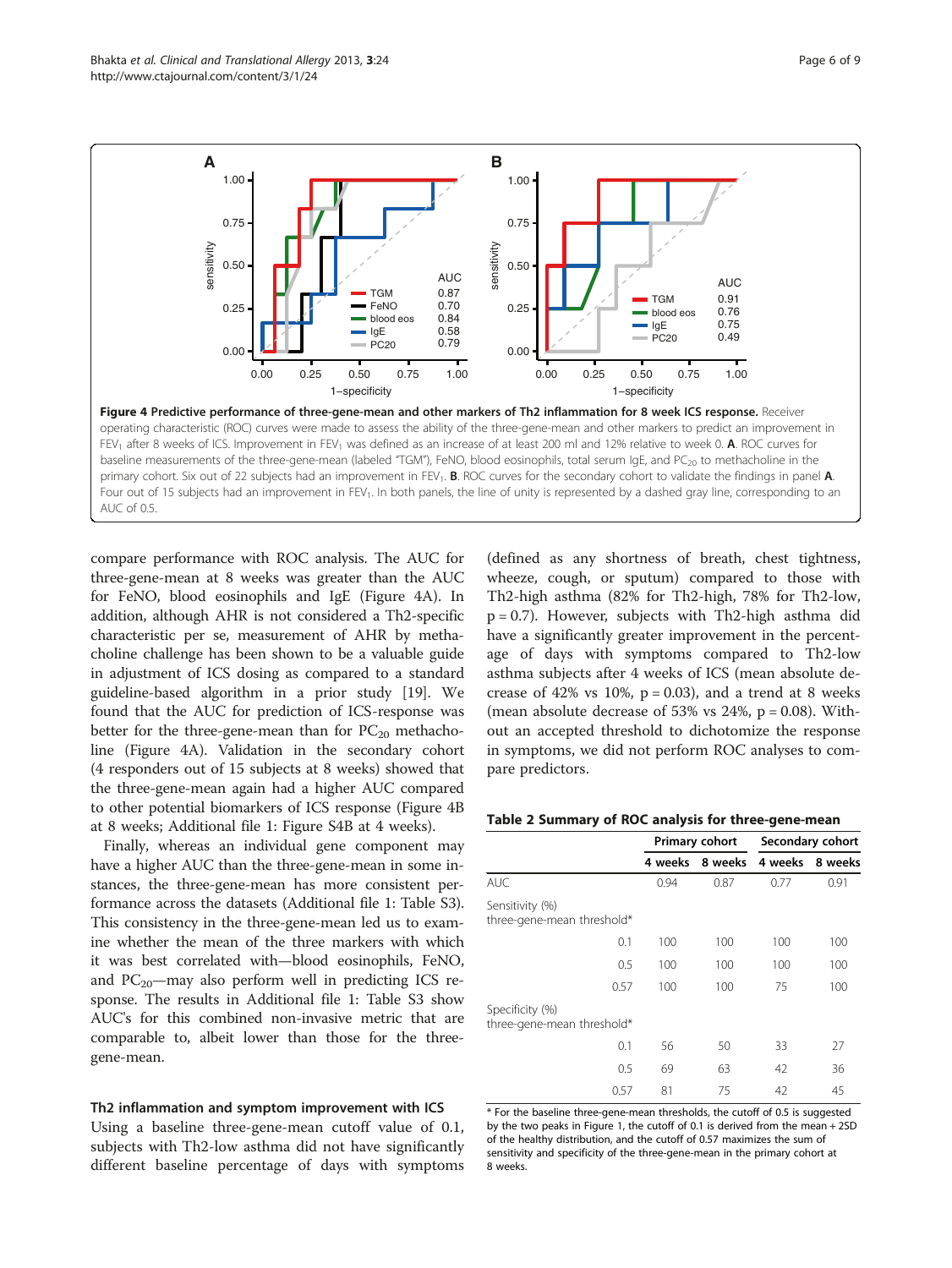## **Discussion**

This qPCR-based three-gene-mean metric contributes to our understanding of Th2 inflammation in asthma by: 1) demonstrating that previously published epithelial gene expression markers correlate well with FeNO, 2) identifying a strong association between Th2 inflammation and smooth muscle dysfunction (measured by AHR) among patients with asthma, and 3) demonstrating that epithelial gene expression markers have good predictive capacity for both lung function and symptomatic improvement with ICS. Since it is obtained through bronchoscopic evaluation, the major application of this threegene-mean metric of Th2 inflammation will be in clinical and translational research studies. However, development of a quantitative and reproducible gold-standard for clinical research applications is a necessary pre-requisite for the assessment of non-invasive biomarkers.

This qPCR-based metric has several advantages over our prior classification which used hierarchical clustering of microarray data. Most notably, microarrays and hierarchical clustering cannot be repeated in a standardized way in future studies. This new metric of Th2 airway inflammation requires as little as 20 ng of RNA from airway epithelial cells using qPCR, a widely available technique. With the use of inter-run calibrators, three-gene-mean values can be compared across different studies, platforms, reagents, and laboratories [\[20](#page-8-0)]. Finally, a continuous measurement of Th2 airway inflammation provides more statistical power to detect associations with other clinical and molecular features of asthma, without losing the ability to apply a threshold to make dichotomous Th2-high vs low classifications for practical applications. An important finding from application of this continuous metric is that regardless of where the threshold is made, Th2-low asthma subjects have low rather than absent Th2 inflammation. Analysis of microarray-based gene expression in airway biopsies from our earlier study also showed that a continuum of Th2 inflammation is present even among those with Th2-low inflammation [\[10](#page-8-0)].

To place our metric into context, we correlated the three-gene-mean with a range of other markers of Th2 inflammation and ICS responsiveness. We found a strong correlation between the three-gene-mean and blood eosinophils, FeNO, and  $PC_{20}$  methacholine, but not with total serum IgE. In particular, FeNO was well correlated with the three-gene-mean both before and after a course of ICS, suggesting that FeNO measurements are a good surrogate for the three-gene-mean. Nitric oxide production is increased in the lungs of asthma patients in part due to increased transcription of the NOS2 gene encoding inducible nitric oxide synthase in epithelial cells [[21\]](#page-8-0). We have previously found airway epithelial expression of periostin, CLCA1, and serpinB2 to be correlated with NOS2 expression [\[10,22](#page-8-0)]. However, we have not previously directly compared our epithelial expression markers to FeNO. FeNO's reported ability to identify a subgroup of severe asthmatics on high-dose ICS that selectively respond to the Th2-targeted, antiinterleukin-13 monoclonal antibody lebrikizumab, also supports its strength as a Th2 marker [\[22,23\]](#page-8-0). Notably, however, FeNO has not performed well in clinical studies as a measure by which to modulate ICS dose, which may be from poor reproducibility and other technical issues [[22,24\]](#page-8-0). Therefore, the identification of additional non-invasive markers of Th2 inflammation may be valuable. Sputum eosinophils have also been proposed as a marker of Th2 airway inflammation, with studies showing that modulating ICS therapy by sputum eosinophils counts can lead to a reduced number and severity of exacerbations [[24](#page-8-0),[25](#page-8-0)]. Unfortunately, we did not have sputum eosinophil counts in the present study, but certainly its relationship to the three-gene-mean will be of interest in future studies.

Importantly, sputum eosinophil measurements are difficult to perform in clinical practice; an easier alternative is protein levels of serum periostin, which like FeNO, identified a subgroup of severe asthmatics responsive to lebrikizumab [[22](#page-8-0),[23](#page-8-0)]. Although serum periostin was not measured in the current study, future studies that relate the three-gene-mean to serum periostin will potentially help optimize the threshold for serum periostin that best identifies individuals that will respond to ICS or Th2 targeted therapies. Such an analysis will also provide a better understanding of the relationship between serum periostin and Th2 airway inflammation, especially in the setting of other, non-asthma epithelial disorders that can potentially alter serum periostin levels such as allergic diseases of the gastrointestinal tract, skin, and upper airway.

Using ROC curves, we compared the performance of the three-gene-mean to other markers of Th2 inflammation in predicting response to treatment with ICS. The more consistent performance for the three-gene-mean across our two datasets compared to its components supports the concept that the mean may be resistant to individual gene-level variation that is less reflective of Th2-driven inflammation. The three-gene-mean had a larger AUC than FeNO, eosinophils, total serum IgE,  $PC_{20}$ , and a combination of three non-invasive measures (FeNO, eosinophils, and  $PC_{20}$ ) for  $FEV_1$  improvement. Overall, this comparative performance analysis suggests that non-invasive measures can accurately predict ICS response, and that the three-gene-mean is a valid research tool by which to establish a lung-based gold-standard for evaluating other biomarkers of Th2 inflammation.

Airway epithelial cells are increasingly recognized as a source of key initiators of allergic inflammation including IL-33, IL-25, and TSLP [\[26](#page-8-0)]. Therefore, it is possible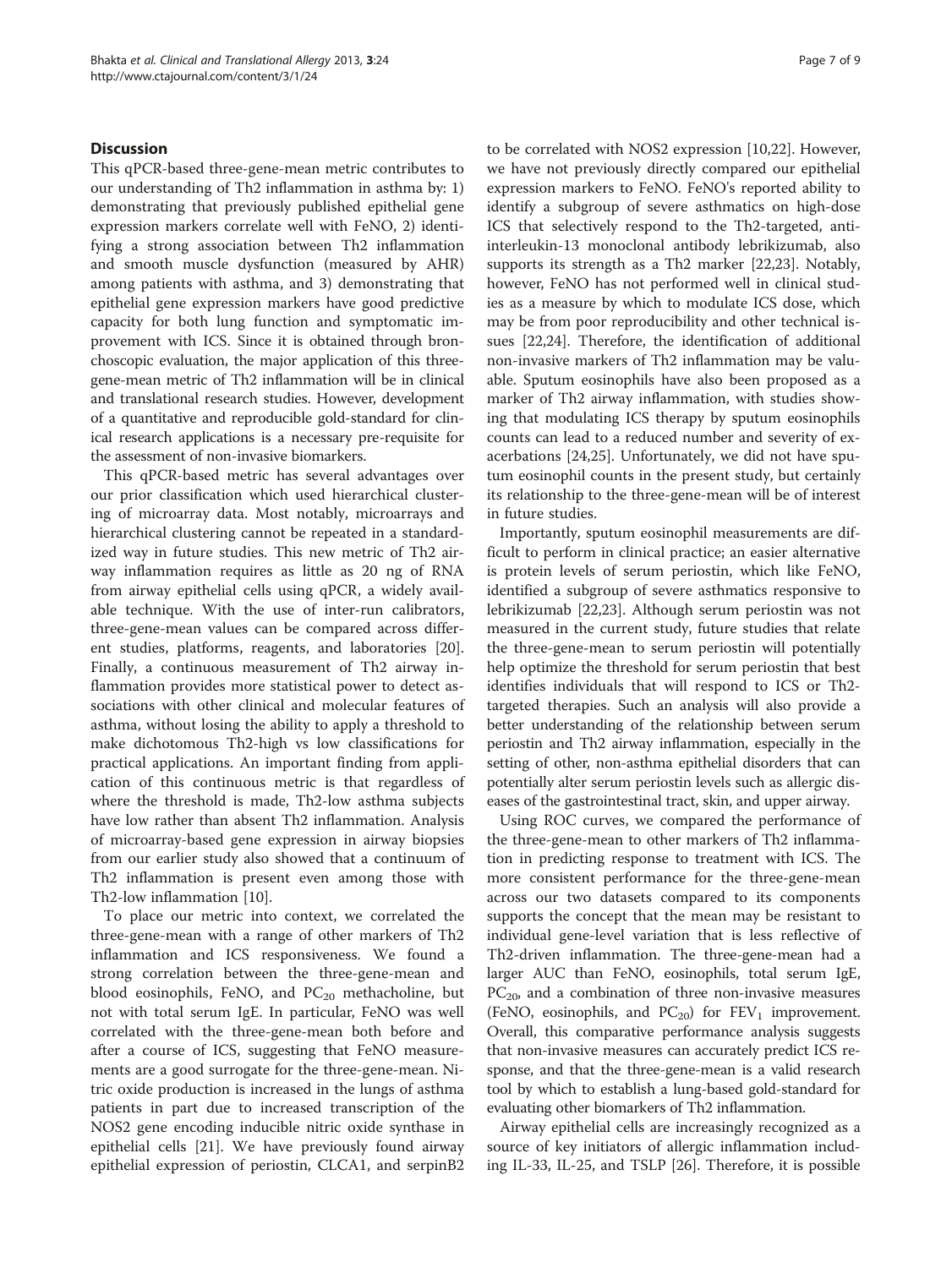<span id="page-7-0"></span>that transcript levels of these genes may also serve as useful biomarkers of allergic inflammation. Although we did not measure the expression levels of these genes by qPCR in this study to test this particular hypothesis, genome-wide microarray expression profiling on the cohorts in this study shows no difference between subjects with asthma and healthy controls for IL-33, IL-25, and TSLP (data not shown). Whether these negative results are due to limitations of the probes on the microarray or true lack of transcript-level differences can be addressed in a future study.

As an alternative to biomarkers, published reports have identified lung function measures as predictors of steroid response in asthma. Baseline values for  $FEV<sub>1</sub>$  as percent of predicted, the  $FEV<sub>1</sub>/FVC$  ratio, and bronchodilator percent reversibility were strongly correlated with improvement in  $FEV_1$  in response to ICS [[6,7\]](#page-8-0). All three of these spirometry-based predictors use baseline  $FEV<sub>1</sub>$ , which is a parameter used in the calculation of the outcome, improvement in  $FEV<sub>1</sub>$ . Therefore, the predictive value of these lung function measures for lung function improvement is in part tautological. In addition, biological markers have the advantage over lung function measures that these markers can identify the presence of specific inflammatory pathways targeted by specific therapeutics. The most salient examples would be Th2-targeted biologics such as mepolizumab and lebrikizumab.

Th2 sub-grouping of asthma has broad clinical research applications. The presence of features of asthma despite low levels of Th2 inflammation raises the question of whether other underlying abnormalities are present in the airways of patients with Th2-low asthma. Hypotheses proposed for the pathology in Th2-low asthma include intrinsic airway smooth muscle dysfunction and non-Th2 inflammatory pathways such as Th17 driven inflammation [[27,28](#page-8-0)]. The ability to characterize a patient with asthma as Th2-low and study airway specimens from this subgroup enables testing of these proposed underlying abnormalities. It is likely that some individuals with Th2-high asthma also have non-Th2 pathways of inflammation active given that Th2 status only partially explains asthmatic features such as airway mucin stores and AHR [[9\]](#page-8-0). Assignment of Th2 status to research subjects will also allow the study of abnormalities that co-exist with Th2 inflammation.

We recognize a number of limitations in the current study. The sample size did not prevent validation of the three-gene-mean's predictive capacity, but it did prevent us from making statistical comparisons of predictive capacity amongst competing markers of Th2 inflammation via logistic regression because of the risk of overfitting the model. Although 8 weeks of ICS treatment may be considered a relatively short timeframe, a number of detailed studies of the effects of ICS on  $FEV<sub>1</sub>$  have

shown that there is minimal additional response beyond 3-6 weeks [\[6,7](#page-8-0)]. Furthermore, reductions in exacerbations and symptoms are likely more relevant to patients and their health-care providers than improvements in  $FEV<sub>1</sub>$ . Nevertheless, it was previously shown that a shortterm, 6 week improvement in  $FEV<sub>1</sub>$  to ICS was significantly associated with reductions in exacerbations and symptoms over a longer term of 4 months [[7](#page-8-0)]. Ongoing and future longitudinal studies will better establish the performance of the three-gene-mean in predicting longer-term asthma control and exacerbation frequency. Our study also is limited to young adults with mild-to-moderate asthma. The performance of the three-gene-mean in a wider age range, and in patients with severe asthma on high doses of ICS requires further study.

### Conclusions

In summary, we have described a qPCR-based assay of Th2 airway inflammation using RNA derived from epithelial brushings, which we term the three-gene-mean. This three-gene-mean contributes to our understanding of disease mechanisms by identifying Th2 inflammation as significantly associated with AHR in human asthma. By measuring this three-gene-mean and FeNO concurrently we show that they are highly correlated, linking our bronchoscopically obtained measure to a noninvasively obtained biomarker. Finally, we show that the three-gene-mean predicts ICS-response, both in terms of lung function and in patient-oriented measures such as symptoms, yielding ROC curve performance that equals or exceeds that of a set of non-invasive measures. Based on these features, we propose the three-gene -mean as a quantitative standard for measurement of Th2 inflammation in human asthma when epithelial brushings can be obtained. This tool can be applied in clinical research studies for the study of disease mechanisms and assessment of non-invasive biomarkers.

## Additional file

[Additional file 1: Table S1.](http://www.biomedcentral.com/content/supplementary/2045-7022-3-24-S1.pdf) Primers and probes used in qPCR. Table S2. Correlation between epithelial three-gene-mean, POSTN, SERPINB2, CLCA1, and non-invasive markers of inflammation and airway hyperresponsiveness. Table S3. Comparative ROC analysis between baseline three-gene-mean and other potential baseline predictors of ICS response. Figure S1. Schema of cohorts contributing data to this manuscript. Figure S2. Correlation between the centered and scaled qPCR expression values for POSTN, CLCA1, SERPINB2. Figure S3. Individual FEV1 responses across 8 week treatment with ICS in subjects with asthma. Figure S4. Predictive performance of three-gene-mean and other markers of Th2 inflammation for ICS response at 4 weeks.

#### Abbreviations

AHR: Airway hyper-responsiveness; AUC: Area under the curve; FeNO: Fraction of exhaled nitric oxide; ICS: Inhaled corticosteroids; ROC: Receiver operating characteristic; TGM: Three-gene-mean.